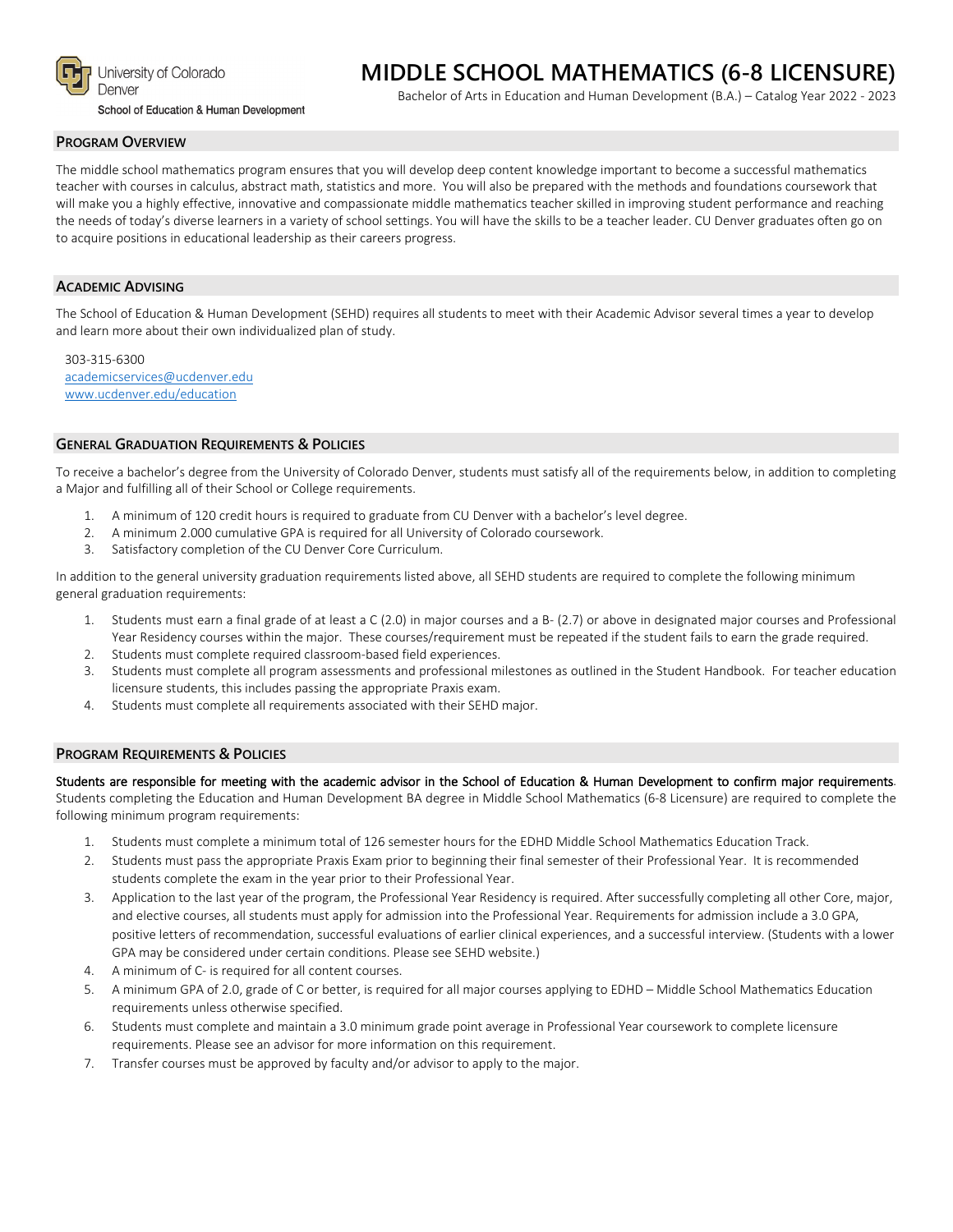

## **MIDDLE SCHOOL MATHEMATICS (6-8 LICENSURE)**

School of Education & Human Development

Bachelor of Arts in Education and Human Development (B.A.) – Catalog Year 2022 - 2023

| Courses                                                                                                                                                                | Credits        | <b>Notes</b>                                                                                                                   |
|------------------------------------------------------------------------------------------------------------------------------------------------------------------------|----------------|--------------------------------------------------------------------------------------------------------------------------------|
| * Course prerequisites change regularly. Students are responsible for consulting advisors and the class schedule in the student portal for prerequisite information. * |                |                                                                                                                                |
| CU Denver Core Curriculum Requirements                                                                                                                                 | $34 - 37$      | <b>CU Denver Core Curriculum Requirements</b>                                                                                  |
| EDHD - Middle School Mathematics Education Major Requirements                                                                                                          | 42             |                                                                                                                                |
| CLDE 2000 Foundations of Culturally & Linguistically Diverse Edu                                                                                                       | 3              | † Education Licensure Course                                                                                                   |
| HDFR 3050 Children's Thinking & Assessment                                                                                                                             | 3              |                                                                                                                                |
| SPED 4400 Universal Design for Learning (UDL)                                                                                                                          | 3              | *Prerequisite: 57+ credit hours completed                                                                                      |
| MTED 3040 Mathematics for Elementary Teachers                                                                                                                          | $\overline{3}$ | † Education Licensure Course                                                                                                   |
| MTED 4621 A World of Different Numbers or                                                                                                                              |                |                                                                                                                                |
| MTED 4622 Expanding Connections of Algebra or                                                                                                                          | 3              |                                                                                                                                |
| MTED 4623 Geometric Reasoning                                                                                                                                          |                |                                                                                                                                |
| CLDE 4020 Responsive Classroom Communities                                                                                                                             | 3              | *Prerequisites: EDFN 4010, 40+ credit hours completed;<br><sup>+</sup> Education Licensure Course                              |
| Clinical Field Experience Block: Community-Based                                                                                                                       | 6              | § Clinical Field Experience Block                                                                                              |
| EDHD 1930 Community Based Field Experience & Seminar                                                                                                                   | 3              | + Education Licensure Course; § Clinical Field Experience Block                                                                |
| EDFN 1000 Equity, Rights & Education                                                                                                                                   | 3              | Course can fulfill Core Social Sciences;<br>§ Clinical Field Experience Block                                                  |
| Clinical Field Experience Block: Learning & Development                                                                                                                | 9              | *Prerequisites: EDHD 1930; § Clinical Field Experience Block                                                                   |
| EDHD 2930 Learning & Development Field Experience & Seminar                                                                                                            | 3              | + Education Licensure Course; § Clinical Field Experience Block                                                                |
| EDFN 4010 Social Foundations & Cultural Diversity in Urban Education                                                                                                   | 3              | † Education Licensure Course; § Clinical Field Experience Block<br>*Prerequisite: 27+ credits completed; † Ed Licensure Course |
| Clinical Field Experience Block: Diverse Learners                                                                                                                      | 9              | *Prerequisites: EDHD 2930; § Clinical Field Experience Block                                                                   |
| EDHD 3930 Diverse Learners Field Experience & Seminar                                                                                                                  | 3              | + Education Licensure Course; § Clinical Field Experience Block                                                                |
| CLDE 3830 Culturally and Linguistically Responsive Teaching through STEM                                                                                               | 3              | § Clinical Field Experience Block                                                                                              |
| SPED 4030 Understanding (dis)Ability in Contemporary Classrooms                                                                                                        | 3              | + Education Licensure Course; § Clinical Field Experience Block                                                                |
| Middle School Mathematics Content Course Requirements                                                                                                                  | 16             |                                                                                                                                |
| MATH 2830 Introductory Statistics                                                                                                                                      | 3              | Course can fulfill Core Math; ‡ Content Course                                                                                 |
| MATH 1401 Calculus I                                                                                                                                                   | $\overline{4}$ | Course can fulfill Core Nat/Phys Science without lab;<br>*Prerequisite: placement into MATH 1401;‡ Content Course              |
| MATH 3000 Introduction to Abstract Mathematics                                                                                                                         | 3              | *Pre- or co-requisite: MATH 2411 or 3191 (or advisor<br>approval); # Content Course                                            |
| Choose two of the following courses:                                                                                                                                   | 6              |                                                                                                                                |
| MATH 4140 Introduction to Modern Algebra                                                                                                                               | 3              | *Prerequisite: MATH 3000; ‡ Content Course                                                                                     |
| MATH 4110 Theory of Numbers                                                                                                                                            | 3              | *Prerequisite: MATH 3000; ‡ Content Course                                                                                     |
| MATH 4010 History of Mathematics                                                                                                                                       | 3              | *Prerequisite: MATH 3000; ‡ Content Course                                                                                     |
| MATH 4408 Applied Graph Theory                                                                                                                                         | 3              | *Prerequisite: MATH 3000; ‡ Content Course                                                                                     |
| <b>Estimated General Electives</b>                                                                                                                                     | $7 - 14$       | General Elective credits will vary; consult with advisor                                                                       |
| <b>Professional Year Courses</b>                                                                                                                                       | 31             | (  Professional Year (separate admission required; see note below)                                                             |
| LCRT 4100 Secondary Literacy Instruction and Assessment                                                                                                                | 3              | + Education Licensure Course;    Professional Year                                                                             |
| MTED 4300 Curriculum and Methods for Teaching Mathematics                                                                                                              | 3              | + Education Licensure Course;    Professional Year                                                                             |
| MTED 4301 Assessment and Equity in Mathematics Instruction                                                                                                             | 3              | + Education Licensure Course;    Professional Year                                                                             |
| MTED 4621 or MTED 4622 or MTED 4623                                                                                                                                    | 3              | + Education Licensure Course;    Professional Year                                                                             |
| MTED 4621 or MTED 4622 or MTED 4623                                                                                                                                    | 3              | + Education Licensure Course;    Professional Year                                                                             |
| STME 4001 Planning for Learning in Mathematics and Science                                                                                                             | 3              | + Education Licensure Course;    Professional Year                                                                             |
| STME 4051 STEM Capstone: Secondary Education                                                                                                                           | 3              | † Education Licensure Course;    Professional Year                                                                             |
| UEDU 4931 Internship & Learning Community I                                                                                                                            | $\overline{2}$ | † Education Licensure Course;    Professional Year                                                                             |
| UEDU 4932 Internship & Learning Community II                                                                                                                           | $\overline{2}$ | + Education Licensure Course;    Professional Year                                                                             |
| UEDU 4933 Internship & Learning Community III                                                                                                                          | 6              | + Education Licensure Course;    Professional Year                                                                             |
| <b>Total Program Hours:</b>                                                                                                                                            | 126            |                                                                                                                                |

† Education Licensure Course: requires minimum grade of B- or higher ‡ Content Course: requires minimum grade of C- or higher

§ Clinical Field Experience Block: All courses in a clinical field experience block must be taken together, in the same semester

Field experience paperwork deadlines: Fall placement = 4/1 Priority deadline; 4/15 Final deadline. Spring placement = 11/1 Priority deadline; 11/15 Final deadline ‖ Professional Year: Admission to Professional Year required; Requirements for admission to Professional Year include:

- A minimum GPA of 3.0 in major coursework
- Successful completion of all other coursework (including Core, major, content, and elective requirements)

Successful completion of the application and interview process

- Taking the appropriate Praxis exam (students *must* pass the Praxis prior to beginning their final semester)
- Professional Year application deadlines: Fall start = 2/15 deadline. Spring start = 10/1 deadline